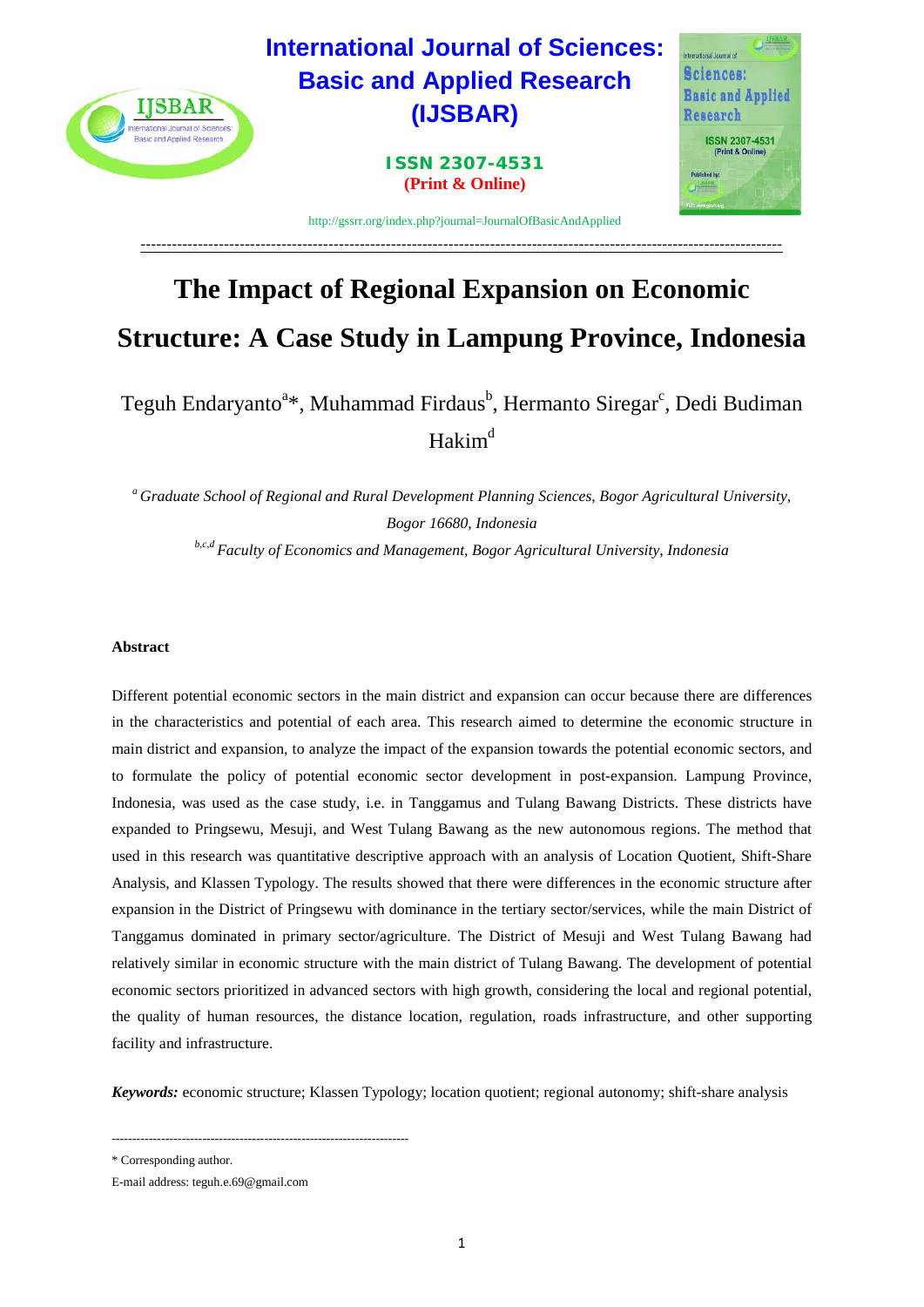#### **1. Introduction**

Pringsewu District, Mesuji, and West Tulang Bawang are a New Autonomous Regions in Lampung Province, Indonesia which are expanded from Tanggamus and Tulang Bawang Districts in 2008 under the Law Number 48, 49, and 50 year 2008. The fundamental reasons for expanding region are to improve the welfare of local people, improving services, and shorten the control range (span of control) [\[1\]](#page-15-0). In early development, the District of Pringsewu has recorded good economic performance with the pace of economic growth in 2010 and 2011 was 6,95% higher than the main district/Tanggamus that is 5,79%, but began to decline in 2012. Otherwise, in the early development of Mesuji District and West Tulang Bawang, the economic performance is lower than the main district of 5,92%, 5,89% compared to 6,19%. However, it's began to increase in 2012 [\[2\]](#page-15-1). Mesuji District as DOB has achieved PDRB ADHK per capita in greater range of 6-7 million, compared with its main district (Tulang Bawang) that only 5-6 million during the last 5 years (2009-2013). While the District of West Tulang Bawang and Pringsewu still have a PDRB per capita lower than its main district.

The economic growth and PDRB per capita that higher than the main districts like Mesuji District, the economic growth and PDRB per capita that lower than the main districts like the District of Pringsewu, and the lower economic growth than the main district but PDRB per capita is higher than the main districts like the District of West Tulang Bawang are interesting patterns of expansion effects to be studied. According to , the rate of economic growth in the New Autonomous Regions (DOB) in 2001-2007 is lower than the economic growth in the main district. The main district have levels of PDRB per capita better than the DOB, the poverty rate in DOB region is relatively high (reached in 21,4% of total population) compared with the main region (16,7%). The condition of DOB in the three expansion districts in the Province of Lampung is slightly different from the results of Bappenas. The poverty rate in the District of Pringsewu, Mesuji, and Tulang Bawang during the period of 2010-2013 showed decreasing trend that is from 12,45% to 9,8%, 8,65% to 5,81%, and 7,63% to 6,31%. This DOB poverty level is lower than the main district Tanggamus and Tulang Bawang which reached as much as 15,24% and 8,04% in 2013. While the study results of [Kuncoro \[1\]](#page-15-0) stated that the economy condition which measured by PDRB per capita, poverty rate, and IPM during observation (1987-2007) in the District of West Lombok, Bima, and Sumbawa become better after the expansion than before the expansion.

The increased of economic growth is an imperative requirement in order to reduce the unemployment and poverty [\[4\]](#page-15-2), but the terms must not enough. Adequacy requirement is to improve the quality of economic growth in order to have a higher absorption of the workforce or labor and spread the benefits of growth more evenly so can encourage the sustainable empowerment of the poor. According to [Todaro \[5\],](#page-15-3) there are four key dimensions of economic development, namely growth, poverty reduction, alteration or transformation of the economy, and sustainable development from an agrarian society into an industrial society. Structural transformation is a prerequisite of the improvement and sustainability of growth and poverty reduction, as well as support for sustainable development itself. The process of structural change in the economy characterized by declining share of the primary sector (agriculture), an increasing share of the secondary sector (industry), and the share of the tertiary sector (services) which is also contributed to the increase in line with economic growth. The economic growth of expansion district which is higher than the main district, chances formerly an area that has evolved before the expansion or an area of largest contributor to the budget (APBD) for the district before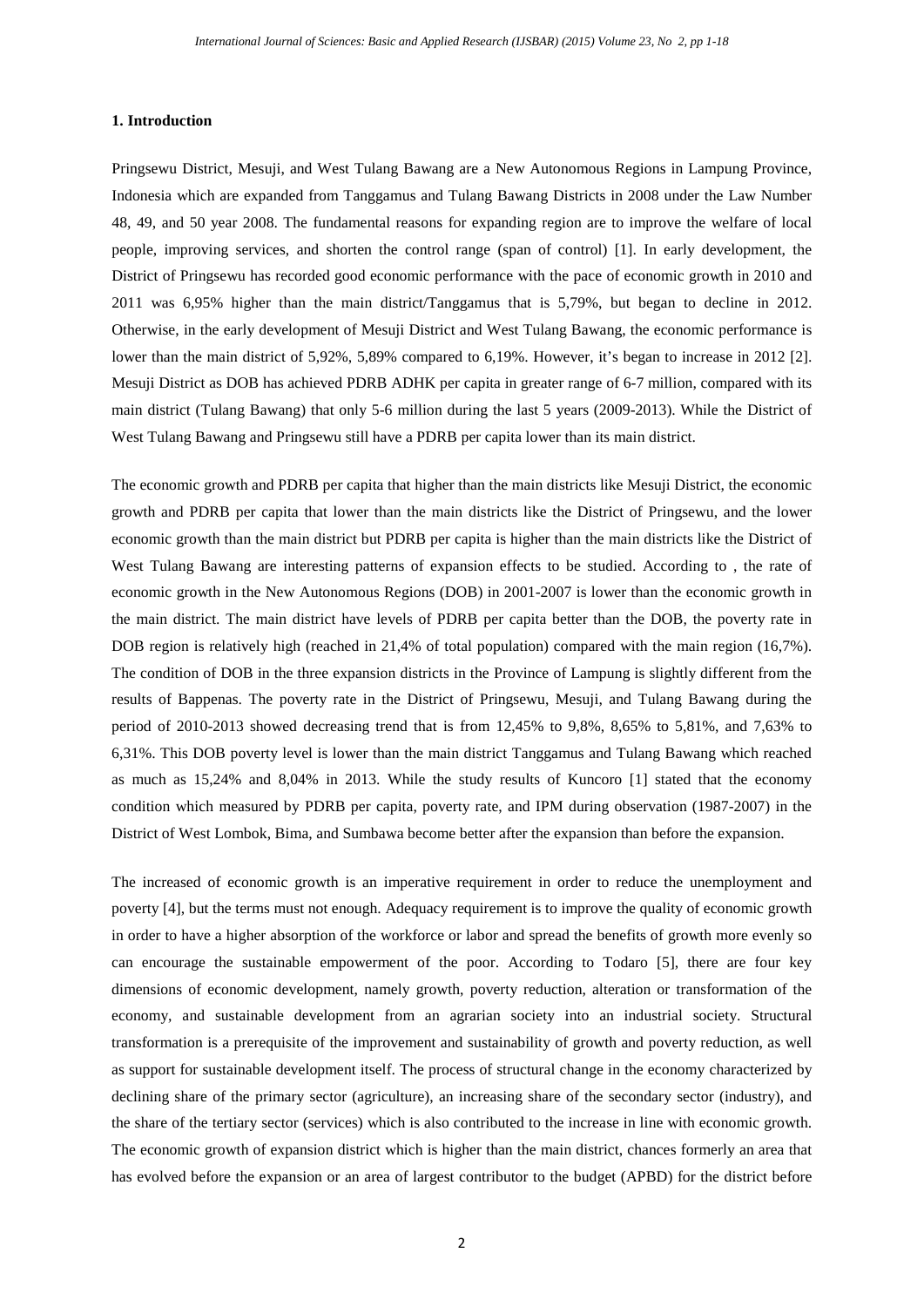the expansion. The expansion district which the economic growth is lower than the main district likely before the district is an area that is neglected in the development or potential areas is inadequate [\[6\]](#page-15-4).

Some differences of potential economic sectors in DOB with main district can not be separated from the differences in the characteristics and potential of each area. The impact of expanding region towards potential economic sectors in main district and expansion is interesting to be studied further. Based on the report of [Kemendagri \[7\]](#page-15-5) about the Autonomous Regional Evaluation Results of Expansion (EDOHP), the District of Pringsewu, Mesuji, and West Tulang Bawang belong to a low DOB categorized and increasing the competitiveness of the region that is rated in 187, 161, and 166 of 198 DOB across Indonesia. Accordingly, need to study the impact of the expansion towards the potential economic sectors in the main district and expansion district, namely 1) how the economic structure of the main district and expansion? 2) analyze the potential economic sectors that are competitive as a result of the impact of the expansion in the main district and expansion; and 3) how the formulation of policy for the development of a potential economic sectors for the main district and expansion in post-expansion?

### **2. Materials and Methods**

The research analyzes the potential economic sector conducted in the District of Tanggamus, Tulang Bawang as a main district and Pringsewu District, Mesuji, as well as the district of West Tulang Bawang as an expansion district. The definition of main district (KI) in this study was a new autonomous district either one or more districts, while the district of expansion (KP) was a newly district which is fomed from the district of expansion or often referred to as the new autonomous regions (DOB). Pringsewu District was the expansion district (KP) of Tanggamus district, while the District of Mesuji and West Tulang Bawang were a KP of Tulang Bawang District.

The methods of analysis in this research used a quantitative descriptive analysis approach. The analysis of the region's comparative advantage (Location Quotient Analysis) used to indicate the location of concentration/base [\[8\]](#page-15-6); [\[9\]](#page-15-7); [\[10\]](#page-16-0) applied the traditional model for combining trade through the disaggregation of the components of growth and industry mix components. Economic Base Analysis (LQ) aimed to determine whether a sector has been able to meet the needs of the area itself (subsistence), less or even more/surplus. Sectors which is surplus said to be a sector base and has the export potential [\[11\]](#page-16-1). Analysis of Regional Competitive Advantage (Shift-Share Analysis) used to describe the performance of an activity in a sub-region and compared with the performance in the total area. To see the position of the sector in the category of developed (advanced) or underdeveloped and have a rapid or slow growth used Klassen Typology [\[12\]](#page-16-2), with four categories, namely: 1) an advanced sector and grow rapidly, 2) an advanced sector but oppressed, 3) a potential sector or can still develop rapidly, and 4) a relatively underdeveloped sector.

The main data used were secondary data of Gross Regional Domestic Product (PDRB) at current prices (ADHB) and PDRB at constant prices (ADHK) of five districts, namely Tanggamus, Tulang Bawang, Pringsewu, Mesuji, and West Tulang Bawang in period of 2004-2013.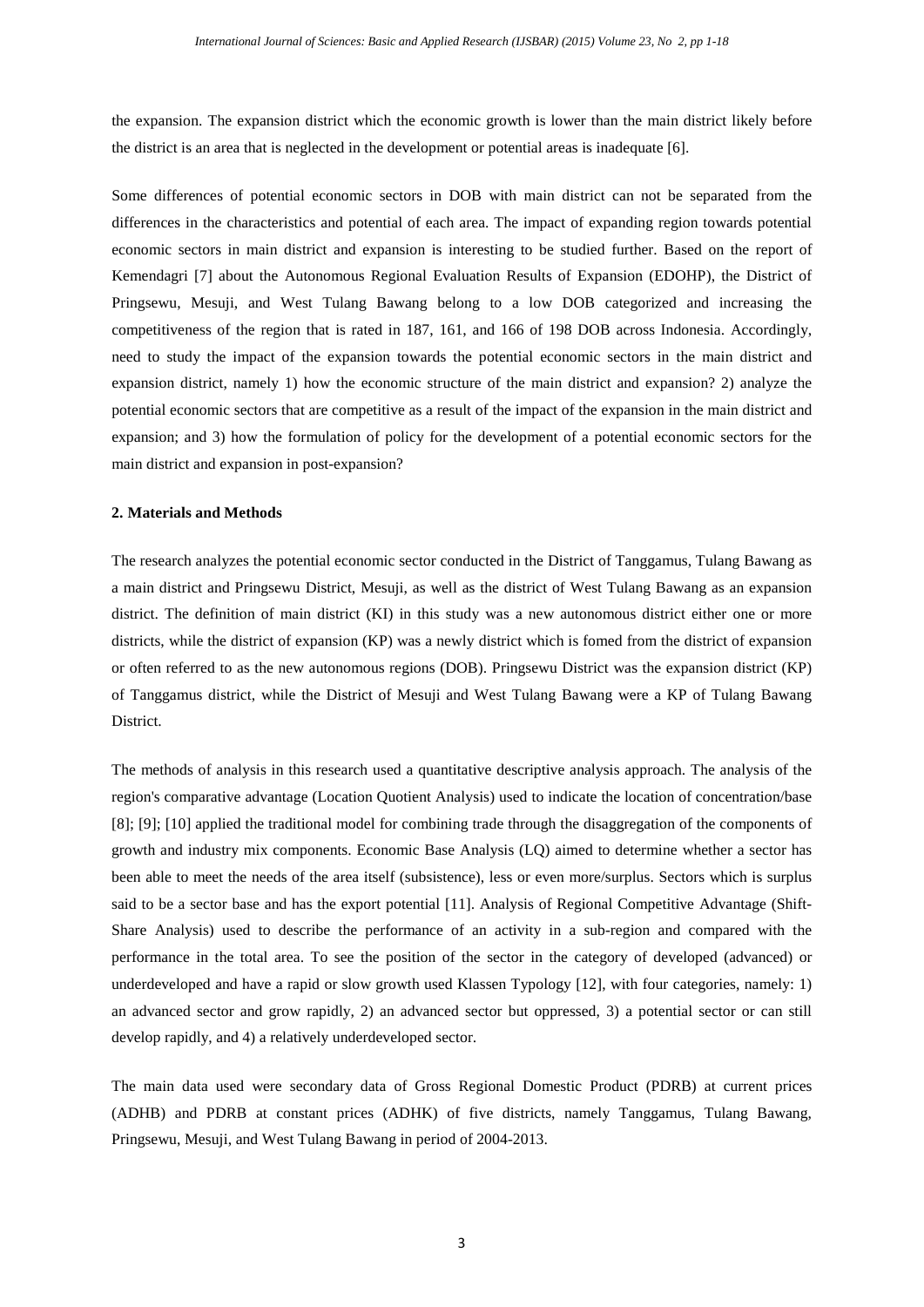Supporting data used including population, land area, the potential of the district, the amount of labor absorption, the center distance of the capital, infrastructure originating from the publication of the Central Statistics Agency (BPS) as District In Figures, Lampung in Figures, Regional Economic Outlook in Lampung Province published in the period of 2012-2014, and some other data sourced from several publications issued by various agencies relevant to this study.

## **3. Results and Discussion**

#### *3.1 The Overview of Economic Performance*

Until the year 2013, the economy of Lampung is still dominated by four (4) sectors of economic activities namely agriculture, trade/hotels/restaurants, manufacturing and transport/ communications. The economic structure of the region is reflected in the PDRB level of contribution of each economic sector to the total of PDRB. By knowing the economic structure of the region, the economic development efforts can be directed in accordance with the aspirations of the people and the potential of the region [\[13\]](#page-16-3).

The District of Tanggamus and Tulang Bawang are the district contributor of 60 percent contribution in agricultural sector (6-8 percent) in the province of Lampung besides the District of Central Lampung, South Lampung, and East Lampung since before the expansion to the year of 2013. The contributions of agriculture sector in Tanggamus and Tulang Bawang District in post-expansion in 2008 are getting smaller because partially of agricultural land is divided into expansion territory. For the other sectors (manufacturing, trade/hotels/restaurants, and transport/communication) are dominated by the District of Central Lampung, South Lampung, North Lampung, Tulang Bawang, and Bandar Lampung.

Pringsewu district, Mesuji, and West Tulang Bawang as the DOB of young age, are still not able to provide a large contribution to the dominant sectors in the Province of Lampung as well as the District of Central Lampung, South Lampung, East Lampung, Tulang Bawang, Bandar Lampung, and Tanggamus. However, the development of economic performance of DOB is quite well with the rate of average economic growth of the last 4 years (2010-2013) still above 5,75 percent.

In the period of 2004-2008, before the expansion, in the District of Tanggamus only agricultural sector that showed the trend of the development of the sector's contribution to PDRB which has increased from 48,05% to 57,8%, eight other sectors tend to decline. While in the District of Tulang Bawang in addition to the agricultural sector which has increased the development trend from 42,74% to 45,05%, mining and quarrying and transport and communications sector also showed a trend increase in the contribution of the sector to PDRB. In the postexpansion period of 2009-2013, the agricultural sector in Tanggamus District had a decreased contribution to PDRB from 57,96% to 51,31%. One reason for the declining contribution of the agricultural sector in the District of Tanggamus allegedly is the expansion of Pringsewu District in 2008. From the total area of 284.175 ha of agricultural land previously with details of 39.979 ha were paddy fields and as much as 244.196 ha of nonpaddy fields were reduced by 10.843 ha of paddy fields and 37.919 ha of non-paddy fields or approximately 17,16 percent of agricultural land reduced in Tanggamus District (data source from PODES 2008) including a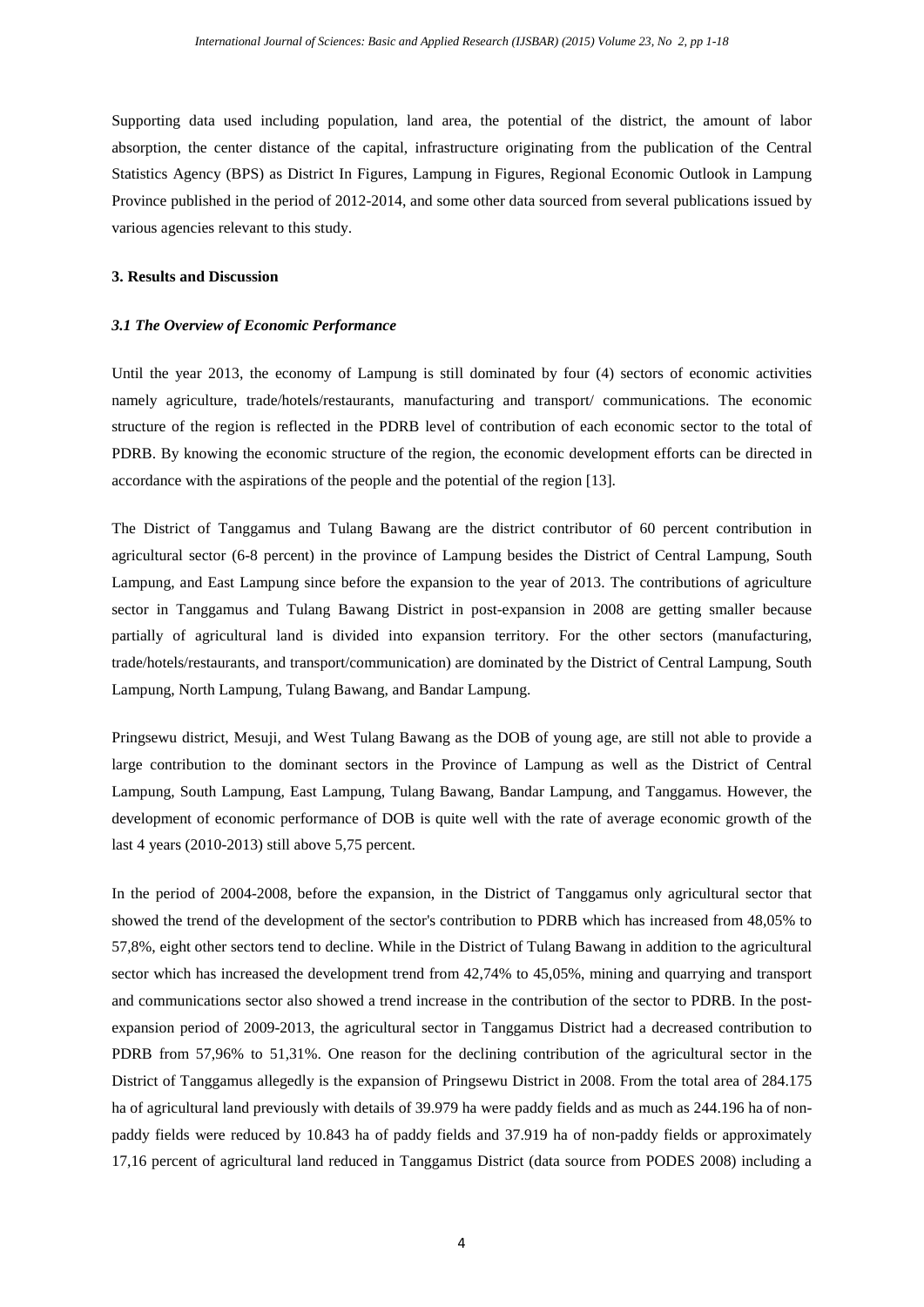reduction of human resources (population) of 41 percent.

In Tulang Bawang District, the contribution of the agricultural sector after the expansion continued to show an upward trend from 41,79% to 49,48%. However, eight other sectors had a decrease contribution to PDRB. The development sector of the business field in the main district and expansion in the year of 2009-2013 can be seen in Table 1. In the Post-expansion, the District of West Tulang Bawang as DOB had a development trend of increased agricultural sector (46,47% to 49,28%) which is directly proportional to its main district, with the contribution of the largest contributor in the food crops sub-sector, followed by livestock sub-sector and its results (West Tulang Bawang), the fisheries sub-sector (Tulang Bawang), and the plantation crops sub-sector. The increase also occurred in the secondary sector (construction) and tertiary sector (trade, hotels and restaurants; transport and communications) with dominated by wholesale sub-sector and retail trade and transportation sub-sectors. Meanwhile, the development trend of the contribution of the agricultural sector in Mesuji District as a result of expansion DOB Tulang Bawang even more decreased (49,28% to 46,34). The sectors that experienced a trend of increasing contributions were the construction sector, trade, hotels and restaurants with dominated by wholesale sub-sector and retail trade; services sector. The contribution of the agricultural sector was still dominant in the District of Pringsewu about 37 percent, but the development trend of the contribution of post-expansion in the year of 2009-2013 showed a downward trend.

Figure 1 and Table 2 showed that the agricultural sector was still the dominant sector in absorb the labor and labor sector basis. In the District of Mesuji, although the last five years (2009-2013) the contribution of the agricultural sector continued to decline, but the absorption of the agricultural sector to the labor reached in the amount of 78 percent. Inversely proportional to the secondary and tertiary sectors, while the contribution of the sector was high, the absorption of labor (TK) was low. This condition occured in almost all districts, except for the trade sector, hotels, and restaurants (16% with the data absorption of TK 19%) in Tulang Bawang and manufacture industry (9% with the data absorption of TK 17%) in the District of Pringsewu. This condition indicates that the secondary and tertiary sectors in the district was not labor intensive but capital intensive. However, according to [Jula and Jula \[14\],](#page-16-4) the structural changes of labor in agriculture sector, mining and quarrying, electricity, gas, and water were not caused by structural changes of labor in secondary and tertiary sectors and the structural changes of labor in the secondary and tertiary sectors were not caused by the structural changes of labor in the primary sector. Structural change generally had a positive effect on labour productivity during these years, although it appears to be basically dominated by the effects within productivity growth [\[15\]](#page-16-5).

To view the economic structure of main district and expansion more simply, sectors that contribute to the PDRB during five years averaged and divided into 3 sectors, namely primary sector, secondary, and tertiary as shown in Figure 2. Based on Figure 2, it can be seen that the economic structure of main district and expansion dominated by the primary sector (agriculture) except Pringsewu District which is dominated by the tertiary sector (services). [\[Fisher \[16\]\]](#page-16-6) adopted a tripartite decomposition of economics by distinguishing between primary, secondary, and tertiary. The primary sectors were a combination of agriculture, mining, and quarrying. Secondary sectors were a combination of manufacturing, electricity, gas, water, and construction sectors. While the tertiary sectors were a combination of trade, hotels, restaurants, transport and communications, financial sector, companies and companies services, as well as the services sector.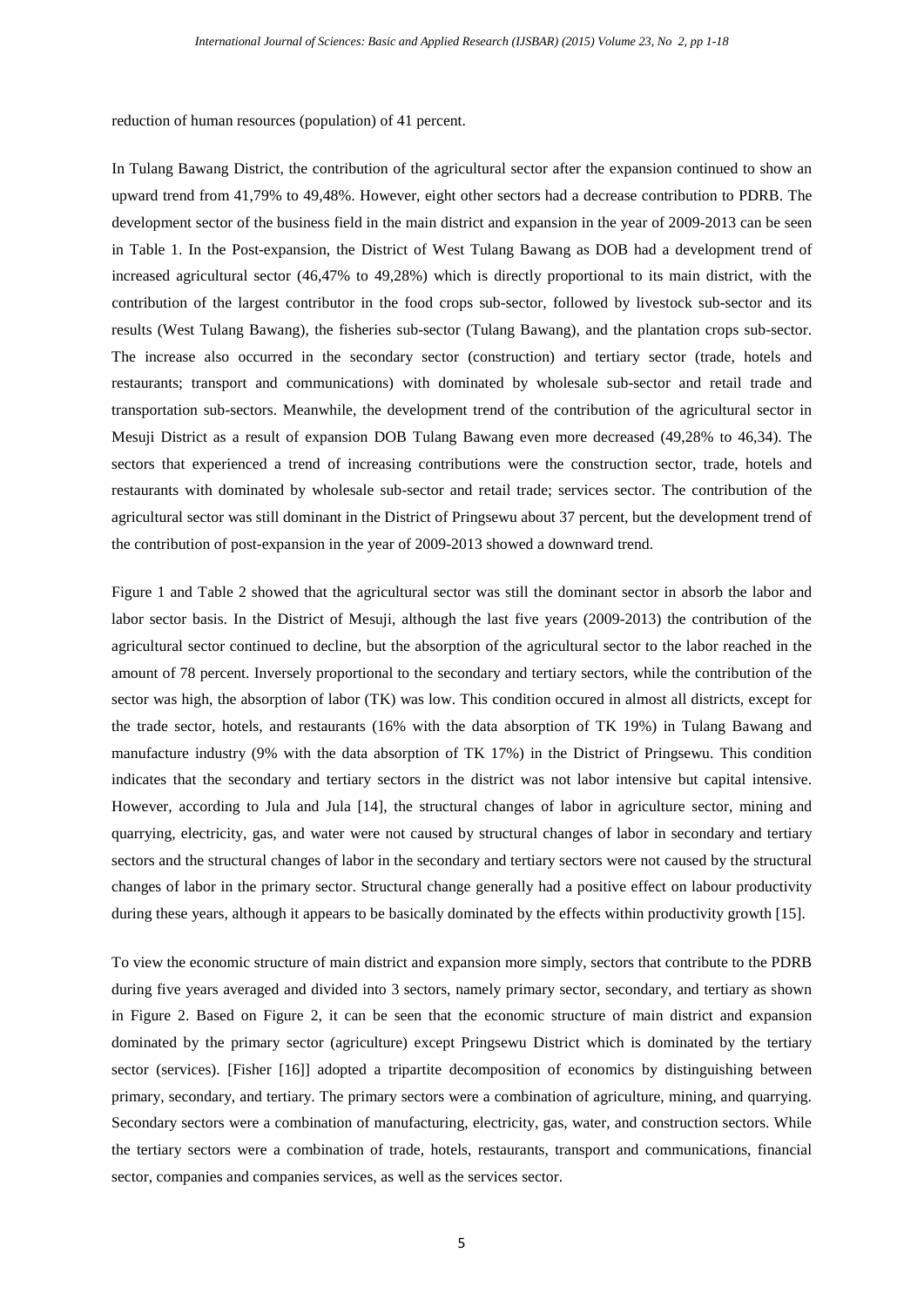| No.             | District/City           |  | 2             | 3 | $\overline{4}$ | 5 | 6 | 7 | 8 | 9 | Total $\uparrow$ |
|-----------------|-------------------------|--|---------------|---|----------------|---|---|---|---|---|------------------|
| Main District I |                         |  |               |   |                |   |   |   |   |   |                  |
| 1               | Tanggamus               |  |               |   |                |   |   |   |   |   | 5                |
| 2               | Pringsewu               |  | $^\copyright$ | ↓ |                | ↓ |   |   |   |   | 2                |
|                 | <b>Main District II</b> |  |               |   |                |   |   |   |   |   |                  |
| 3               | <b>Tulang Bawang</b>    |  |               |   |                |   |   |   |   |   | 1                |
| 4               | Mesuji                  |  | $^\copyright$ | ↓ |                | ↑ |   |   |   |   | 3                |
| 5               | West Tulang Bawang      |  |               |   | $^\copyright$  | ↑ |   |   |   | ↓ | 4                |
|                 | Modus                   |  |               |   |                |   |   |   |   |   | 3                |

**Table 1:** The sector development based business field of main district and expansion in the year 2009-2013

Description:  $\uparrow$  = rising;  $\downarrow$  = down;  $\odot$  = constant

 $1=$  Agriculture 6= Trade, Hotels, and Restaurants

 $2=$  Mining and Quarrying  $7=$  Transportation and Communications

3= Manufacture Industry 8= Finance, Company, Company Services

 $4=$  Electricity, Gas, and Drinking Water  $9=$  Services

5= Building/Construction



 **Figure 1:** The contributions sector and absorption of labor (TK) in the main district and expansion of the year 2013. Description:  $T = Tanggamus$ ;  $P = Pringsewu$ ;  $TB = Tulang Bawang$ ;  $M = Mesuji$ ;  $TBB =$ West Tulang Bawang

The biggest contribution came from trade sector, hotels, and restaurants, followed by the services sector, transport and communications, as well as finance, company and company services. The development of the contribution of the secondary sector (industry) in the District of Pringsewu as DOB was also higher than the main district. Thus, in the post-expansion, Pringsewu District had a different economic structure of its main district, where the service sector (tertiary) was more dominant than the agriculture sector (primary). According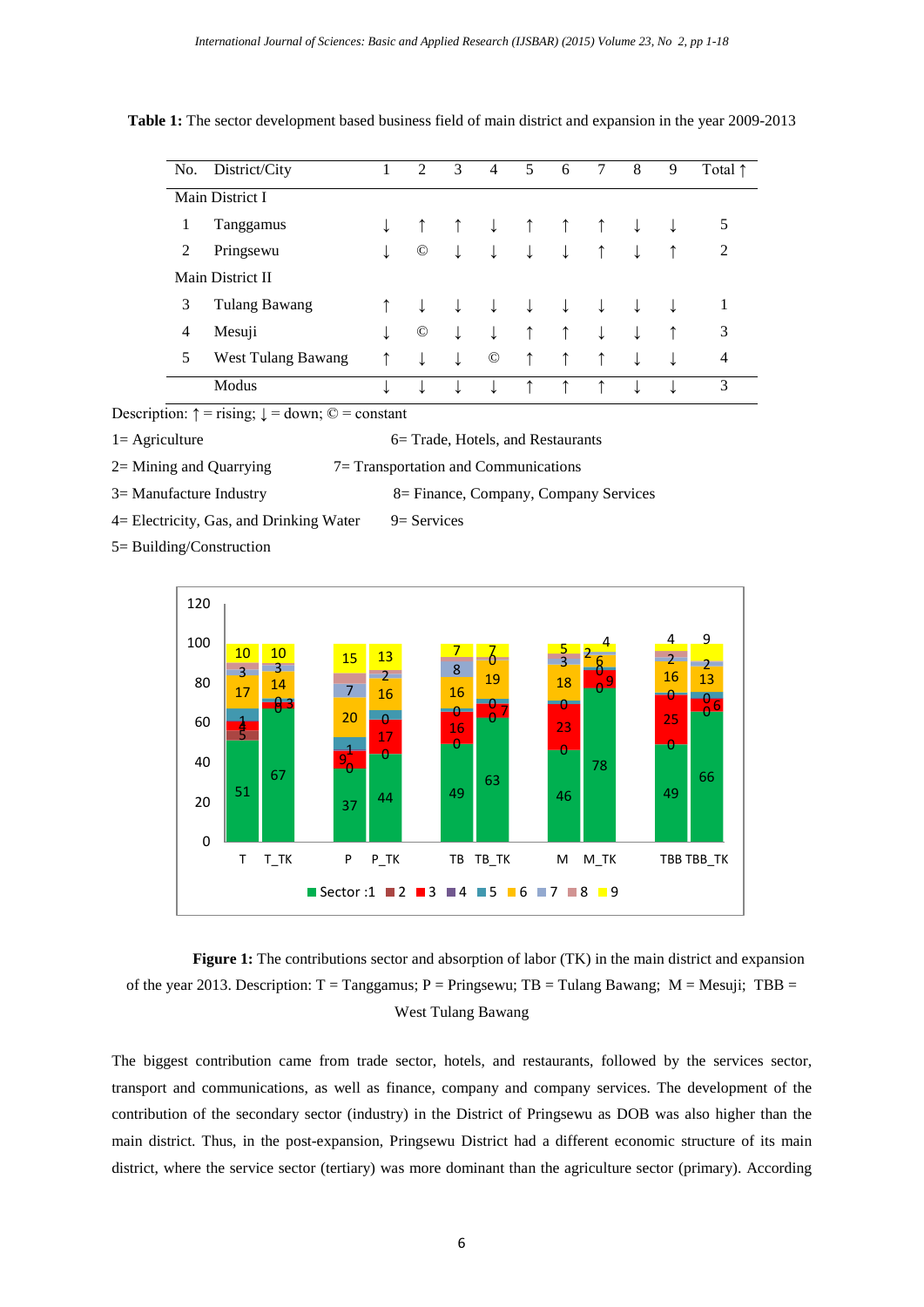to [Santra, Kumar \[17\]](#page-16-7) in Bihar services sector, industry, and agriculture contributed for 52 percent, 28 percent, and 20 percent to the GDP of India. The secondary sector (industry) in the main district and expansion in the third rank in contribution to PDRB. In general, the industrial sector in DOB had a greater contribution than the main district.

| <b>Table 2:</b> The results of base sector analysis of labor in the main district and expansion in the year of 2013 |  |  |  |  |  |  |
|---------------------------------------------------------------------------------------------------------------------|--|--|--|--|--|--|
|                                                                                                                     |  |  |  |  |  |  |

| No. | District/City      |      | $\mathbf{2}$             | 3    | 4                            | 5    | 6    | 7    | 8    | 9    |
|-----|--------------------|------|--------------------------|------|------------------------------|------|------|------|------|------|
|     | Main District I    |      |                          |      |                              |      |      |      |      |      |
|     | Tanggamus          | 1,31 | $\overline{\phantom{a}}$ | 0.38 | 0,90                         | 0,43 | 0.79 | 0,86 | 0,76 | 0.75 |
| 2   | Pringsewu          | 0.86 | 0.68                     | 2,04 | 0,74                         | 1,10 | 0.93 | 0.66 | 1,35 | 1,02 |
|     | Main District II   |      |                          |      |                              |      |      |      |      |      |
| 3   | Tulang Bawang      | 1,21 | 1,07                     | 0,83 | -                            | 0.56 | 1,12 | 0,11 | 0.81 | 0,52 |
| 4   | Mesuji             | 1,50 | 0.68                     | 1,05 | $\qquad \qquad \blacksquare$ | 0.41 | 0.35 | 0,46 | -    | 0,32 |
| 5   | West Tulang Bawang | 1,27 | 0,49                     | 0,76 | 2,40                         | 0,73 | 0.75 | 0.67 | 0,34 | 0.66 |

Description:  $LQ > 1$  = the sector of basis TK;  $LQ < 1$  = the sector of non basis TK



**Figure 2:** Average contributions sector of PDRB in the main district and expansion of theyear 2009-2013

# *3.2 The Case of Tanggamus District*

Based on the analysis using LQ and SSA (see Table 3), the agricultural sector was the only basis sector in the District of Tanggamus before expansion area with  $LQ = 1,49$ . However, the growth in the agricultural sector, including slow. The slow growth in the agricultural sector actually happening in other districts in Lampung Province, indicated by the negative results of *shift proportional* in the agricultural sector. Meanwhile, non-base sectors in the period before the expansion in Tanggamus District who possess the rapid growth were the mining and quarrying sector, the rest was the slow/negative growth of other sectors.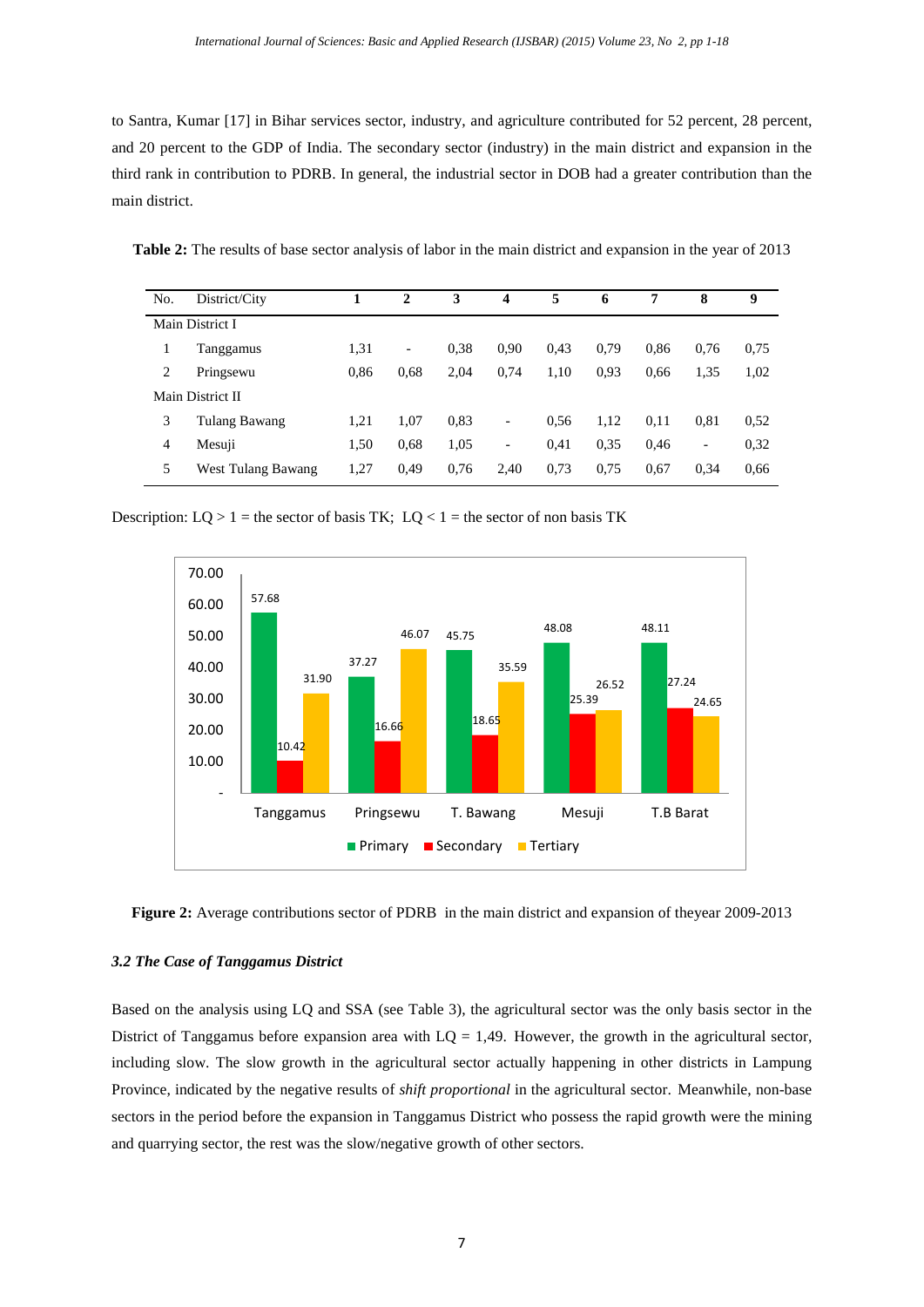After the expansion of the region, the agricultural sector remains a basic sector ( $LQ = 1,41$ ). Although with slow growth, but still be a strategic sector for being able to absorb the labor force as much as 67 percent and a basis sector of the labor (see Figure 1 and Table 2). The agricultural sector has the potential to produce goods and services in addition to being able to meet market demand in the region also exported outside the region, either through inter-regional trade, trade between the island, and even foreign trade. Rice, crops, fruits, and vegetables were a reliable commodity in the food crops sub-sector. For the plantation sub-sector dominated by plantation cocoa comodity, coconut, and coffee (robusta).

Other bases sectors after the expansion area were mining and quarrying  $(LQ = 2,19)$ , which prior to expansion, this sectors were not a basis sector but have rapid growth/positive. After the expansion of the region, the mining and quarrying sector became the basis sector of rapid growth, very potential to be developed by considering the ratio of the investment with labor absorption. This potential sector be developed in Tanggamus as in regional/provincial still experiencing the slow growth. Sub-sector that give dominant contribution was the quarrying sub-sector.

| <b>Table 3:</b> The results of base sector analysis and competitiveness before and after expansion in The District of |  |  |                                   |  |  |  |  |  |
|-----------------------------------------------------------------------------------------------------------------------|--|--|-----------------------------------|--|--|--|--|--|
|                                                                                                                       |  |  | Tanggamus (KI) and Pringsewu (KP) |  |  |  |  |  |

| No. | Sector                            | PS      |         | Analysis | <b>Before</b> |                               | After   |
|-----|-----------------------------------|---------|---------|----------|---------------|-------------------------------|---------|
|     |                                   |         | $PS^*$  |          |               | Tanggamus Tanggamus Pringsewu |         |
|     | Agriculture                       | $-0,02$ |         | LQ       | 1,49          | 1,41                          | 0,92    |
|     |                                   |         | $-0,06$ | DS       | $-0,33$       | $-0,06$                       | $-0,22$ |
|     |                                   | $-0,38$ |         | LQ       | 0,70          | 2,19                          | 0,01    |
| 2   | Mining and Quarrying              |         | $-0,10$ | DS       | 0,02          | 2,18                          | 0,08    |
|     |                                   | 0,07    |         | LQ       | 0,27          | 0,29                          | 0,36    |
| 3   | Manufacture Industry              |         | 0,00    | DS       | $-0,76$       | 0,00                          | $-0,01$ |
|     |                                   | $-0,02$ |         | LQ       | 0,35          | 0,91                          | 1,58    |
| 4   | Electricity, Gas, and Drinking Wa |         | 0,02    | DS       | $-0,53$       | $-0,12$                       | $-0,24$ |
|     |                                   | $-0,05$ |         | LQ       | 0,86          | 1,13                          | 1,02    |
| 5   | Construction                      |         | $-0,04$ | DS       | $-0,57$       | 0,46                          | $-0,01$ |
|     |                                   | $-0,03$ |         | LQ       | 0,93          | 1,01                          | 1,08    |
| 6   | Trade, Hotels, and Restaurants    |         | $-0,02$ | DS       | $-0,37$       | 0,08                          | $-0,06$ |
|     |                                   | 0,11    |         | LQ       | 0,39          | 0.41                          | 0,98    |
|     | Transportation and Communication  |         | 0,16    | DS       | $-0.64$       | 0.03                          | $-0,07$ |
|     | Financial, Company, and           | 0,28    |         | LQ       | 0.57          | 0.59                          | 0,77    |
| 8   | <b>Company Services</b>           |         | 0,18    | DS       | $-0,72$       | 0.09                          | $-0,23$ |
|     |                                   | $-0,03$ |         | LQ       | 0,89          | 0.72                          | 2,52    |
| 9   | <b>Services</b>                   |         | 0,07    | DS       | $-0,55$       | $-0.17$                       | 0,15    |

Description:

| LO > 1    | $=$ Basis Sector;                | LO < 1                         | $=$ non Basis Sector   |
|-----------|----------------------------------|--------------------------------|------------------------|
|           | $DS/PS$ positive = Rapid Growth; | $DS/PS$ negative = Slow Growth |                        |
| <b>PS</b> | $= Proportional Shift$           | DS                             | $=$ Differential Shift |
| <b>PS</b> | $=$ Before Expansion             | $PS*$                          | $=$ After Expansion    |

The construction sector was a basis sector after expansion the region. There was a potential for new construction that needs to be built and established in the District of Tanggumus although with slow growth. However,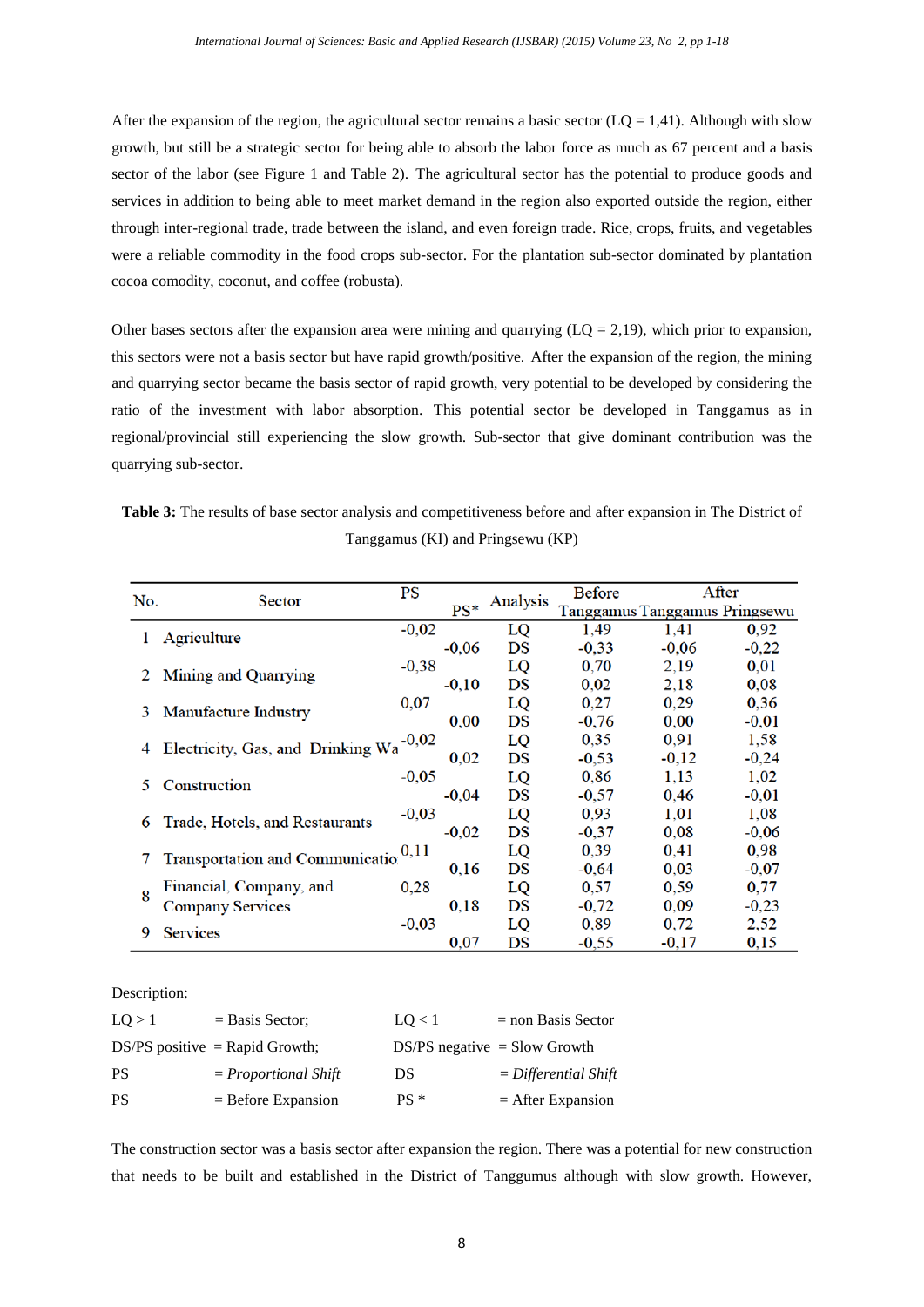supported by trade, hotels, and restaurants were becoming a basis sector and have positive growth/fast. The growth of trade, hotel, and restaurant sector collaborated with building/construction potential to boost the contribution of PDRB in the District of Tanggamus after expansion area. Moreover, in the level of regional/ provincial (PS), the growth in this sector was likely to slow down/ negative.

After the expansion of the region, the sectors such as manufacturing, transportation, communications, financial sector, company, and service were still not be a basis sector, but had a positive growth both locally and regionally, except for the manufacturing sector which in the level of regional/provincial, the sector growth slowed.

Based on the analysis of Klassen Typology, [Arsyad \[12\],](#page-16-2) obtained the information that in the District of Tanggamus, mining and quarrying sectors, and construction sector were an advanced sector which were growing rapidly (Figure 3). Quarrying sub-sector was a dominant in the mining and quarrying sector, so that it was very supportive for the supply of raw materials in the construction sector. Therefore, infrastructure such as roads and transport need to be prepared properly. In 2013, available freight truck car as many as 291 pieces. Challenge in Tanggamus District was the conditions of the roads in average/good categorized (28%) from the total length of 1.301 km district roads. Including the anticipated development of the sector that needs attention was the environmental impact that will result from the activity of mining/quarrying. The position of the agricultural sector was in advanced sector but oppressed. The agricultural as the primary sector should continue to be developed in order to meet the needs of Tanggamus District both local and regional, including the ability of the sector to absorb the labor. For the development of the agricultural sector, needs to do the integration of improving the quality of human resources, institutional farmer, agriculture infrastructure, development of *saprodi* technology, as well as post-harvest.

In post-expansion of the District of Tanggamus in 2008, the District of Pringsewu became a New Autonomous Region (DOB) which had an authorized to autonomously take care of the government, including optimizing the potential of economic sectors. The agricultural sector in the early period of expansion the District of Pringsewu as DOB, was still a basis sector as the main district Tanggamus until 2010, but due to the growth of the agricultural sector likely to slow down, the agricultural sector was no longer a sector basis. However, the absorption of the labor in this sector was still very large about 44 percent for agricultural sector contributes only 33 percent in 2013. In addition, Pringsewu District only had 625 hectares of land area, with agricultural land use reached in 75 percent, but the area of Pringsewu District actually only 17 percent from the area of main district of Tanggamus (before expansion).

Pringsewu District had a basis sectors such as electricity, gas and water, construction, hotel and restaurant, trade and services sector. Electricity, gas, and water became a basis sector in the District of Pringsewu but experienced the negative growth for this sector. However, regionally/provincially, this sector experienced positive growth. So the opportunity to develop this sector as a basis sector by viewing regional growth was still considerable potential.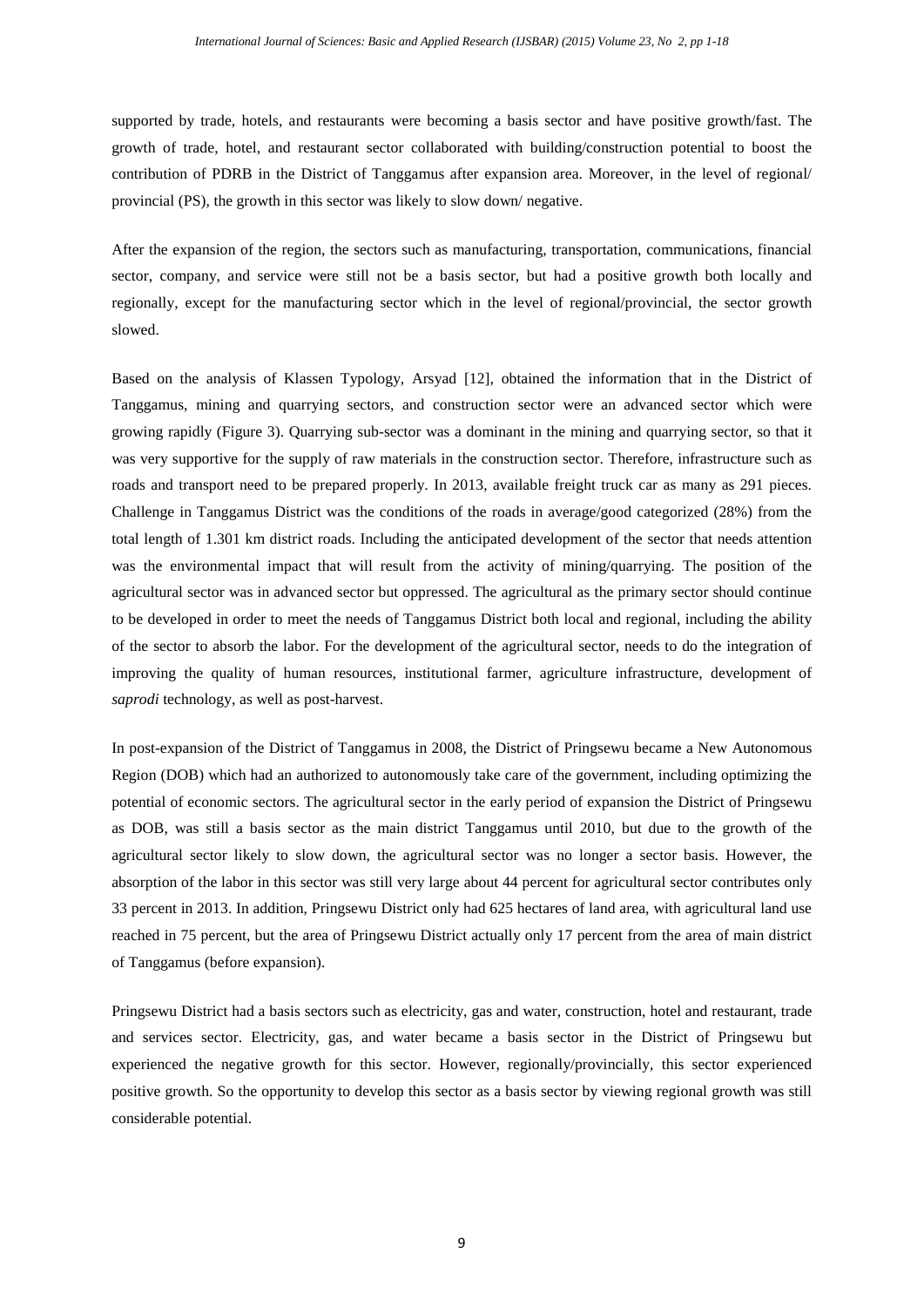

**Figure 3:** The radar diagram of Typology Klassen sector in the District of Tanggamus and Pringsewu year 2009-2013

Construction and trade sector, hotel and restaurant sector were also a basis sector in the District of Pringsewu as Tanggamus District after expansion. Only difference was, in the District of Pringsewu although a basis sector, the sector experienced a negative/slow growth as well as regional growth. So care should be taken in developing this sector as economic potential.

Other basis sector in the District of Pringsewu which is potentially developed was services sector with  $LO =$ 2,52. The growth in this sector was positive/fast and supported by regional growth that also positive. In the main district of Tanggamus, before and after the expansion, the service sector was not a basis sector. The development of the service sector in the District of Pringsewu also potential for the labor market. This sector was a basis sector of the potential labor force (see Table 2). For the absorption of labor in the service sector by 33 percent in 2013 (see figure 1).

The changes of the economic structure in the District of Pringsewu from the pattern of economic structure in main district/Tanggamus namely primary sector/agriculture showed a new economic growth center in the District of Pringsewu which concentrated in the service sector. According to Perroux (1955) in citation from [Sjafrizal \[18\]](#page-16-8) stated that economic growth tends to be concentrated in certain areas that driven by Agglomeration economies which were arising from the concentration of economic activity. In countries that the members of SAARC (South Asian Association for Regional Cooperation), generally, structural transformation begins with the declining contribution of agriculture to the Gross National Product in the economy, and the increasing contribution of the services sector was a leading sector, India was one of them, because the countries that the member of SAARC generally immature as an industrial economy, unlike developed countries [\[19\]](#page-16-9). According to [Dietrich and Krüger \[20\],](#page-16-10) the research in Germany with the data from 1850 to 2001, explained that the long-term structural changes in the economic development in three main sectors of the economy follows the typical pattern namely the primary sector (agriculture, mining) which dominates at the beginning, followed by secondary sector (manufacturing), and finally by the tertiary sector (services). A declining employment share of agriculture is a key feature of economic development. Its main drivers are improvements in agricultural technology combined with Engel's law release resources from agriculture ("labor push"), improvements in industrial technology attract labor out of agriculture ("labor pull") [\[21\]](#page-16-11).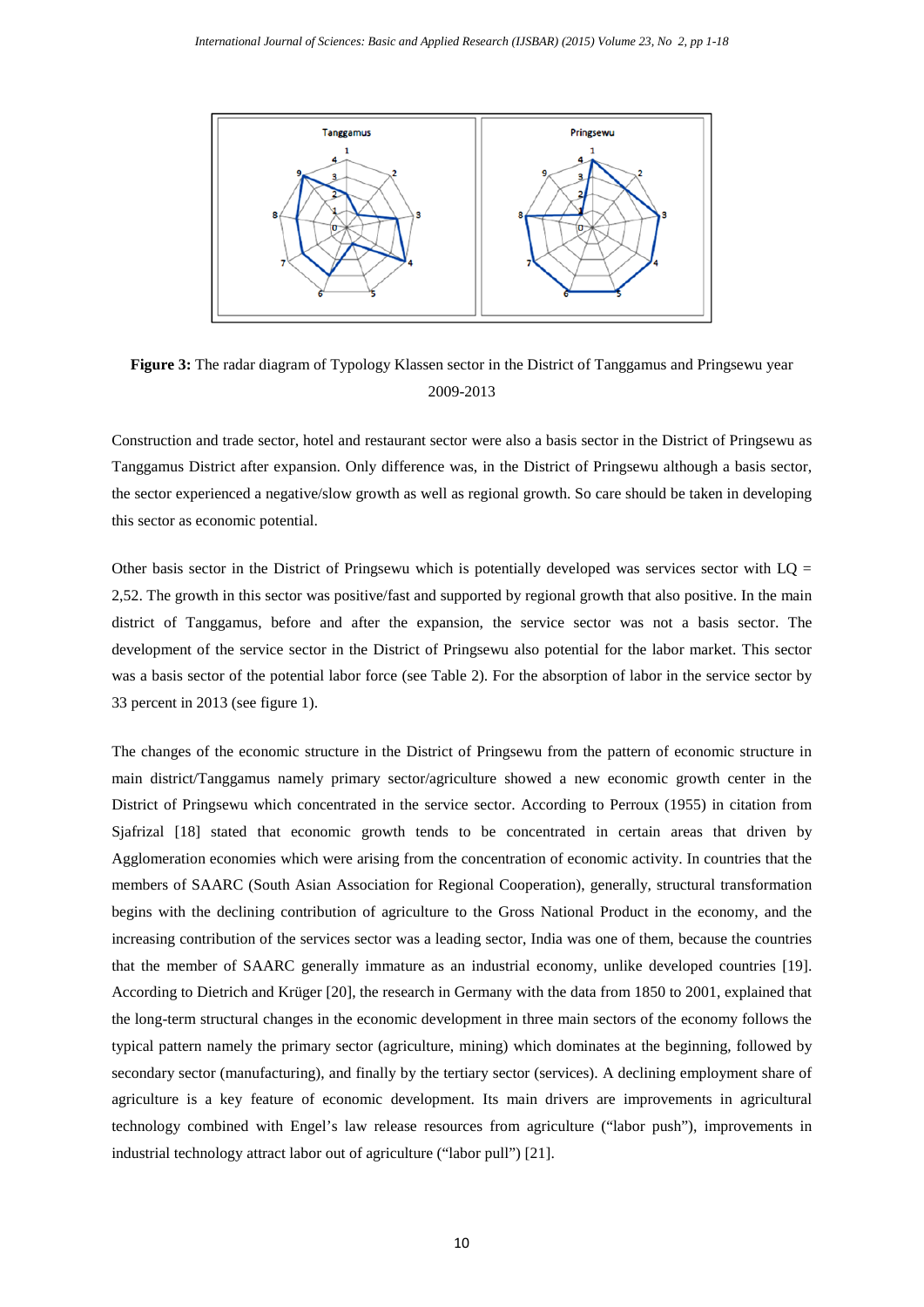In the District of Pringsewu, by looking at the results of the analysis of the Klassen Typology (Figure 3), the services sector was a sector that in the advanced position and growing rapidly. According to [Thakur \[22\],](#page-16-12) the Fundamental Economic Structure (FES) concept implies that selected characteristics of an economy will vary predictably with the region size. With an area of 625 km<sup>2</sup> and a population of 379.190 inhabitants, Pringsewu District can be categorized as a medium city/district with a population of 100.000 to 500.000 inhabitants. Pringsewu District had a population density of 607 inhabitants/ $km^2$  denser than the Districts of Tanggamus as the main district (185 inhabitants/ $km^2$ ). With the expansion of Pringsewu District from Tanggamus District, the distance center of economic activity and administrative where the capital city of Pringsewu was in the provincial capital, being closer at 41 miles compared to when they united with Tanggamus District. The government center was in the City of Agung, Tanggamus District with the distance of 81 km from the provincial capital. According to [Hoover and Giarratani \[23\],](#page-16-13) the location factor, distance, and accessibility become the factors that play an important role in regional economic analysis. As well as goods and services although it could be moved, but require a transfer fee to move it. This means that after the expansion into DOB, the Districts of Pringsewu likely to depress economic of the high costs with the approach of the center of government and economic services, especially supported by adequate infrastructure.

Recorded in transportation statistics in 2013, the amount of public transport buses around 14 pieces and truck transport as many as 1.128 in 2012 increased to 1.235 in 2013 [\[24\]](#page-16-14). Besides, the mini bus/station wagen as much as 1.666 pieces, car pick up as many as 942 pieces, as well as 2-wheel vehicles as much as 41.337 pieces [\[25\]](#page-16-15). By the facility of transportation, the more support Pringsewu District which is dominated by its PDRB contribution of the tertiary sector (services). [Hurst \[26\]](#page-17-0) suggested that the interaction between the regions is reflected in the state of transportation facilities as well as the flow of people, goods, or services. Transportation is a measure of the spatial interaction between region and a very important role in supporting the process of development of a region, including support for the good enough road conditions in the District of Pringsewu. The country road along 28 km and the provincial road along 48 km in the paved road conditions become a sufficient assets to spur economic growth in the region, although still need to improve the conditions in the connecting road between the regions of Pringsewu District. Three sub-districts in the District of Pringsewu, namely Pringsewu Sub-district, Pangelaran, and Gading Rejo are the one that passed by country road. This condition is potentially facilitate the access of Pringsewu District to further develop the service sector. Communications sector contributed communication in the potential service sector. Until the year of 2011, recorded the number of customers and STT in the District of Pringsewu for the type of wire line services as many as 2.404 and as many as 585 for the customers of speedy.

# *3.3 The Case of Tulang Bawang District*

In the District of Tulang Bawang, the agricultural sector was a basis sector ( $LQ = 1.23$ ) which is a mainstay of the district with the population of 800.000 inhabitants. Although *Proportional Shift* in the region was negative, *Differential Shift* in Tulang Bawang District recorded positive with rapid growth. Other potential economic sectors that owned by Tulang Bawang District before the expansion was the manufacturing sector, but with slow growth. Trade sector, hotels, and restaurants were a basis sector in Tulang Bawang District. This sector had a positive growth when the regional growth in this sector was slowing. And the last sectors which a basis sector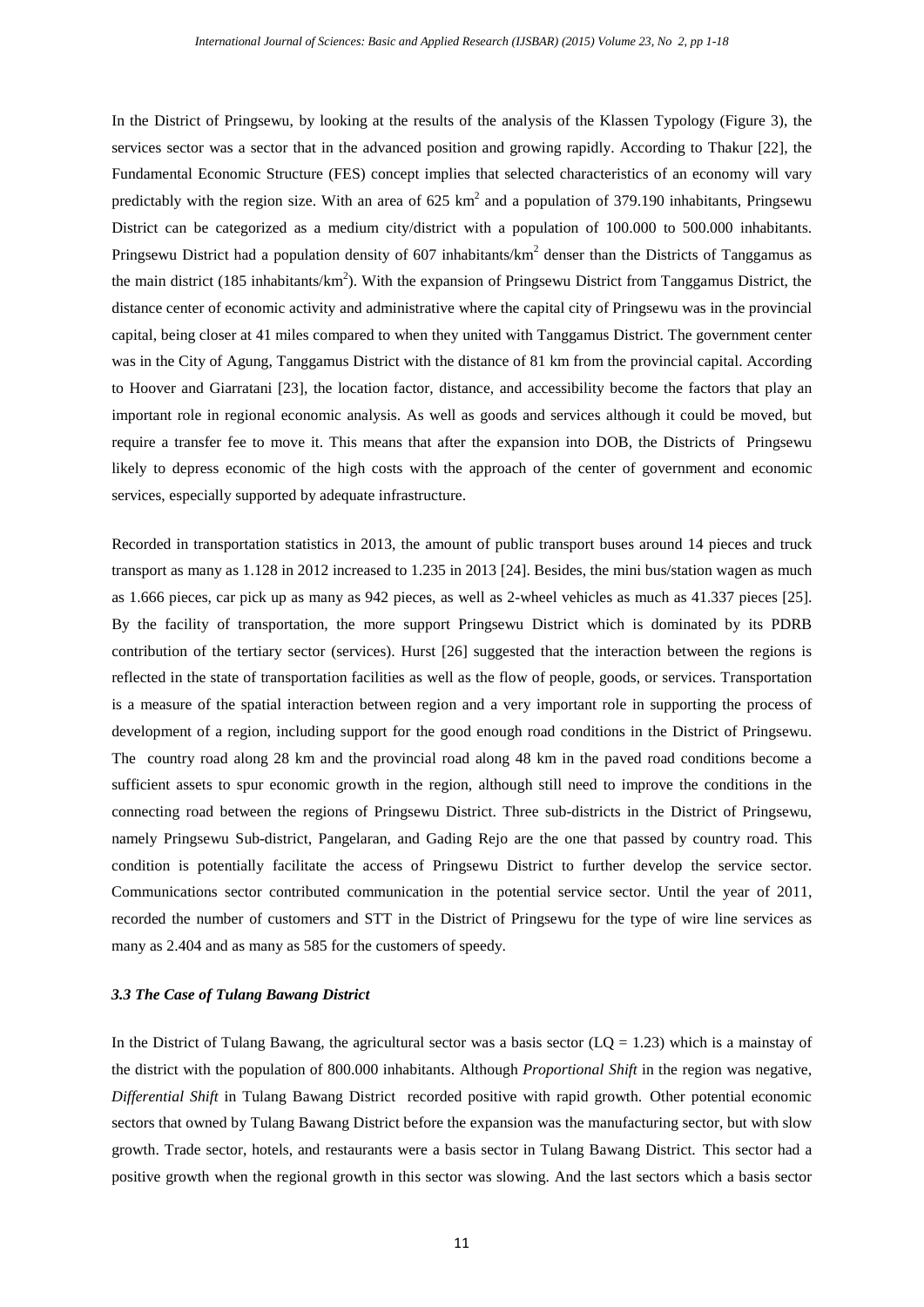before the expansion in Tulang Bawang District were the transport and communications sector. At the local level, the slow growth of the sector (DS negative), although regionally this sector was growing rapidly (PS positive).

After the expansion of the region, the agricultural sector remains a basis sector ( $LQ = 127$ ) in the District of Tulang Bawang although agricultural growth slowed down after the expansion. However, the absorption of labor in this sector still dominant around 67 percent, the agricultural sector was also a basis sector of labor. Approximately 68 percent of agricultural paddy field and non-paddy field available in the District of Tulang Bawang which total area of 3.466  $km^2$ . Food crop sub-sector, the sub-sector of plantation, and fishery sub-sector were the largest sub-sector contributing to PDRB. The main commodity of food crops sub-sector were rice and cassava, plantations sub-sector were the oil palm plantations, sugarcane, and rubber. For the fisheries sub-sector contributions came from inland and marine fisheries.

**Table 4:** The results of base sector analysis and competitiveness before and after expansion in the District of Tulang Bawang (KI), Mesuji (KP<sub>1</sub>), and West Tulang Bawang (KP<sub>2</sub>)

|     |                                | PS      |         |          | Before        |         | After   |                 |
|-----|--------------------------------|---------|---------|----------|---------------|---------|---------|-----------------|
| No. | Sector                         |         | $PS^*$  | Analysis | Tulang        | Tulang  |         | West            |
|     |                                |         |         |          | <b>Bawang</b> | Bawang  | Mesuji  | <u>T.Bawang</u> |
|     | Agriculture                    | $-0,02$ |         | LQ       | 1,23          | 1,27    | 1,39    | 1,26            |
|     |                                |         | $-0.06$ | DS       | 0.15          | $-0.05$ | 0,04    | 0.03            |
| 2   | Mining and Quarrying           | $-0,38$ |         | LQ       | 0,17          | 0,17    | 0.09    | 0,11            |
|     |                                |         | $-0,10$ | DS       | 3,54          | 0,10    | 0.01    | $-0,05$         |
| 3   | Manufacture Industry           | 0,07    |         | LQ       | 1,79          | 1,20    | 1,71    | 1,90            |
|     |                                |         | 0.00    | DS       | $-0.04$       | 0.02    | $-0.07$ | 0.00            |
| 4   | Electricity, Gas, and Drinking | $-0.02$ |         | LQ       | 0.14          | 0.26    | 0.03    | 0,22            |
|     | Water                          |         | 0,02    | DS       | 0.93          | 0.05    | $-0,32$ | 0,02            |
| 5   | Construction                   | $-0.05$ |         | LQ       | 0,35          | 0,35    | 0,32    | 0,46            |
|     |                                |         | $-0.04$ | DS       | $-0.01$       | $-0,13$ | $-0,08$ | $-0,12$         |
|     | Trade, Hotels, and Restaurants | $-0.03$ |         | LQ       | 1.14          | 1.01    | 0.83    | 0,97            |
| 6   |                                |         | $-0.02$ | DS       | 0.02          | $-0.12$ | $-0.13$ | $-0.11$         |
| 7   | Transportation and             | 0,11    |         | LQ       | 0,83          | 1,22    | 0,37    | 0,28            |
|     | Communications                 |         | 0.16    | DS       | $-0.12$       | $-0.02$ | $-0.15$ | $-0.14$         |
| 8   | Financial, Company, and        | 0,28    |         | LQ       | 0.52          | 0.36    | 0.38    | 0,43            |
|     | <b>Company Services</b>        |         | 0.18    | DS       | $-0.23$       | $-0.29$ | $-0.19$ | $-0.26$         |
| 9   |                                | $-0.03$ |         | LQ       | 0,37          | 0,54    | 0,32    | 0,37            |
|     | <b>Services</b>                |         | 0,07    | DS       | $-0.09$       | 0.03    | 0,04    | $-0.04$         |

Description:

| LO > 1 | $=$ Basis Sector;                | LO < 1                         | $=$ Non-Basis Sector   |
|--------|----------------------------------|--------------------------------|------------------------|
|        | $DS/PS$ positive = Rapid Growth; | $DS/PS$ negative = Slow Growth |                        |
| PS     | $= Proportional Shift$           | DS                             | $=$ Differential Shift |
| PS     | $=$ Before Expansion             | $PS*$                          | $=$ After Expansion    |

The manufacturing sector also remains a basis sector after expansion of the region, even with positive growth/rapid (DS positive) than before the expansion. The development of this sector was quite potential because it supported by labor which was also a basis in this sector. Medium industrial/large as much as 182 units and small industries, the results of agriculture and plantations were around 10.715 units with a total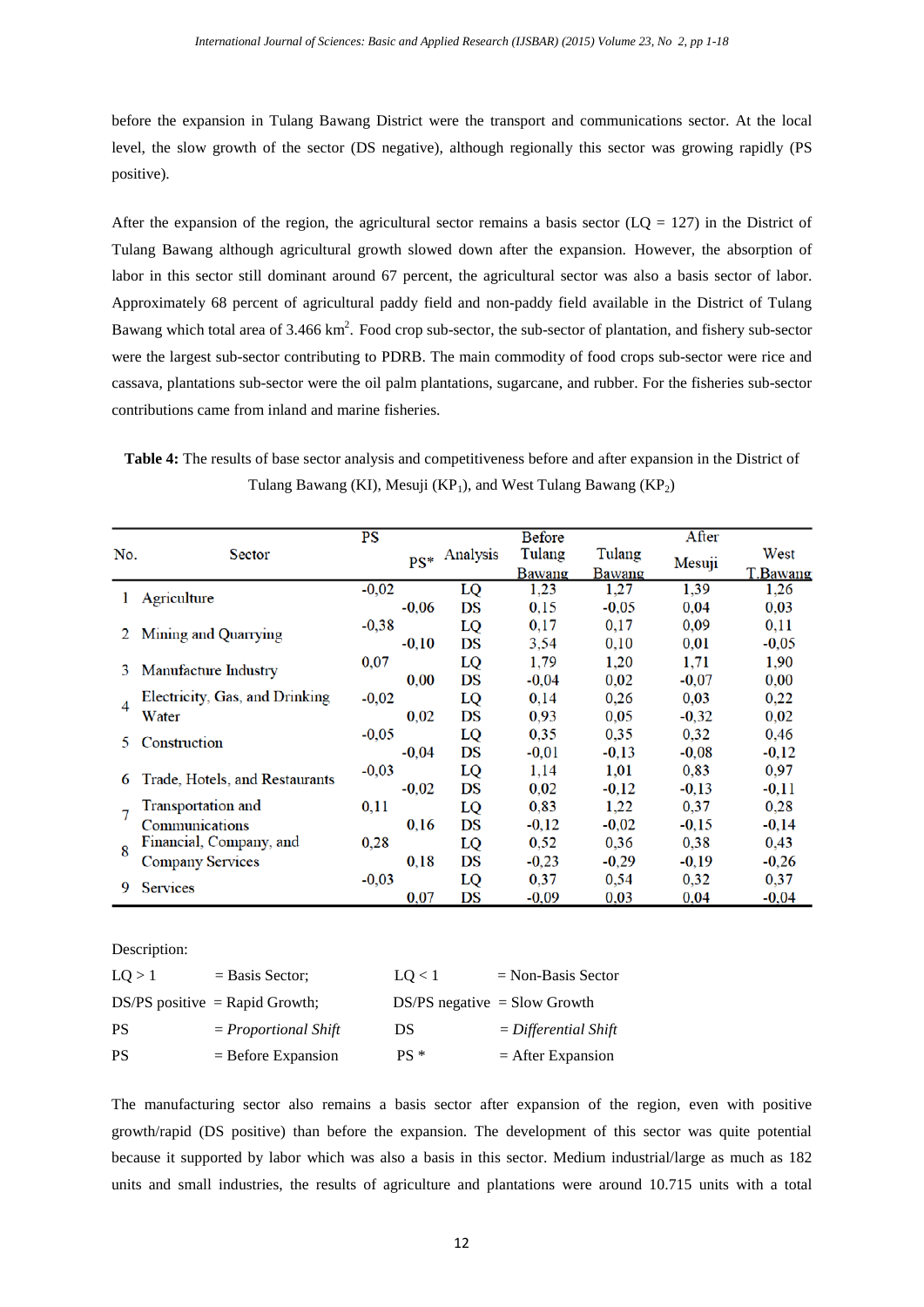investment of 9,8 trillion rupiah [\[27\]](#page-17-1). According to [Kuznets \[28\],](#page-17-2) the development in many countries up to the 1960s as the third of his six characteristics of modern economic growth, stating that the rate of structural transformation of the economy is high. Major aspects of structural change include the shift away from agriculture to non-agricultural pursuits and, recently, away from industry to services.

The others sector which still became the basis in post-expansion, namely trade sector, hotel, and restaurant. Those sector were still able to be a basis despite slower growth than before the expansion. This can happen because of regionally the value of PS was negative. The sub-sector dominated by wholesale and retail trade subsector. There were a shop (279 units), kiosks (1.993 units), los (2099 units), and the expanse (952 units) in 15 sub-districts in Tulang Bawang District.

A new basis sector after the expansion were transport and communications sector. Locally, the growth of this sector was relatively slow (DS negative). However, regional support to this sector was positive/fast (PS positive). Sub-sector that give substantial contribution was the transportation sub-sector, especially road transport, in addition to communication sub-sector. The transport sector was supported by the highway infrastructure where 66 percent of the length of district road of 778 stay in good status. There were transportation facilities such as 22 buses and 136 trucks. For the communication facilities, available as much as 1.714 installed capacity for telecommunication with 965 customers [\[29\]](#page-17-3). So, after the expansion, there were four sectors which became the basis in the District of Tulang Bawang from before the expansion that there were only 3 basis sector.

In addition to the four sectors which became the basis in Tulang Bawang District after the expansion, there was a sector that was not the basis but had a positive local growth such as mining and quarrying sector, electricity sector, gas and drinking water, and the services sector. These sectors likely to grow and able to give contribute to PDRB. The base sector analysis results and competitiveness in more detail can be seen in Table 4.

In the District of Tulang Bawang, the primary sector (agriculture) was also a basis sector in addition there were the secondary sector (industry) and tertiary sector (services), namely agriculture, manufacturing, trade, hotels, restaurants, transportation, and telecommunications sector. Structural change exerts a far-reaching influence on the economic performance of nations. It takes place at various levels of aggregation, leading to a characteristic pattern of change among the three main sectors of the private economy as well as changes of the industry composition within these sectors and among firms within the individual industries [\[30\]](#page-17-4). The great absorption of labor was in the agricultural sector followed by transportation and communications sectors which reached a total of 63 percent and 19 percent with the labor LQ of 1,21 and 1,12 (see Figure 2 and Table 2). As a main district, Tulang Bawang District within a decade (2004-2013) had a contribution trend of agricultural sector which increased from 42,74 percent to 49,48 percent (although it had declined when the expansion area of Mesuji District and West Tulang Bawang between the year 2008-2009). Food crop sub-sector, plantation, and fishery sub-sector were the largest sub-sector contributing to PDRB. The main commodity of food crops sub-sector was cassava. For the plantation sub-sectors, the main commodity were the oil palm plantations, sugar cane, and rubber. For the fisheries sub-sector, the contribution came from the fishing on the eastern sea coast and open waters. In the manufacturing sector, there were 22 large and medium industries and 4.878 small industries and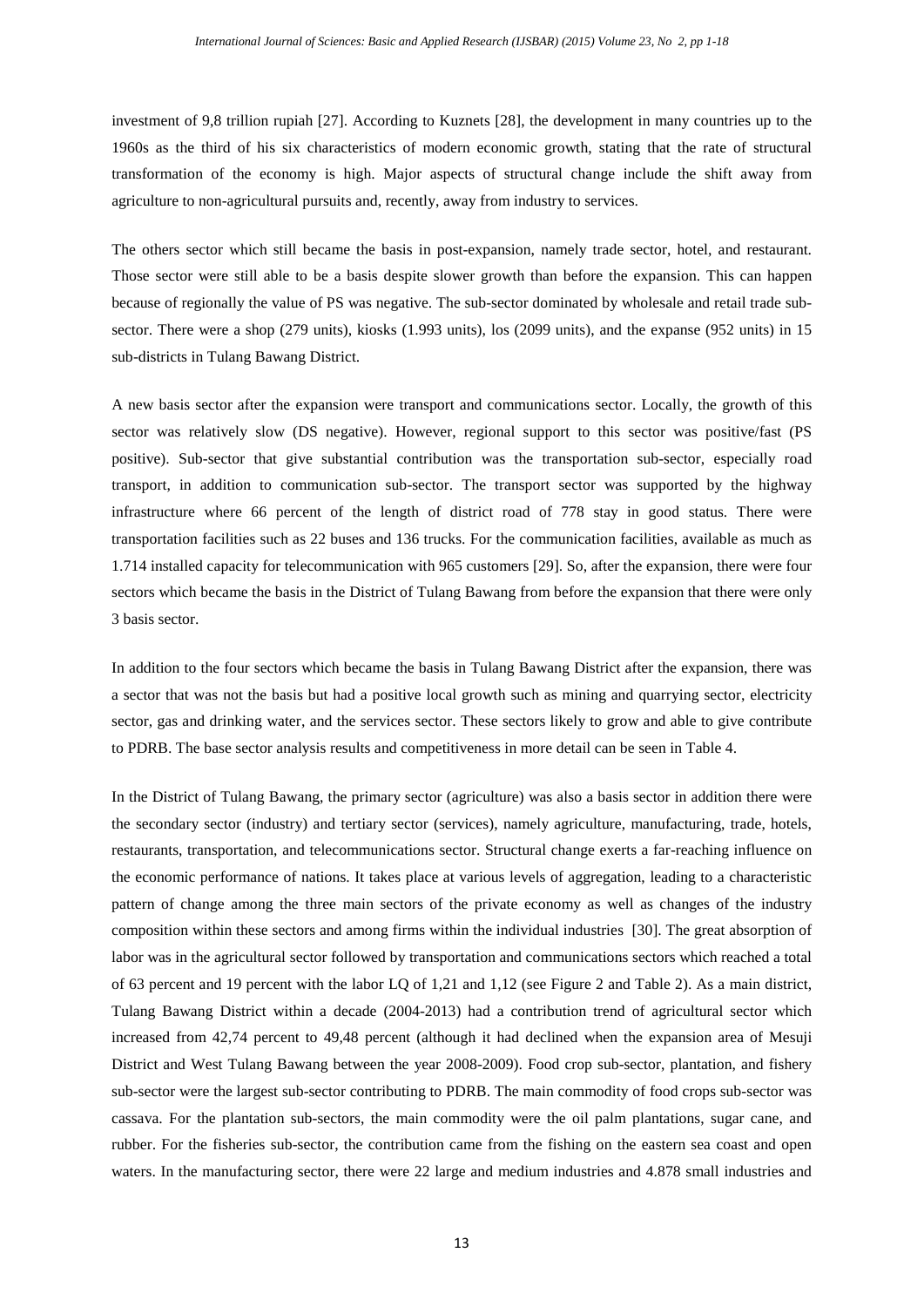households handicraft that contribute in Tulang Bawang District.

To see the position of the sector are in the category of developed or advanced or underdeveloped and have a rapid or slow growth, Klassen Typology used to analyze it. The industrial sector and the manufacture sector were an advanced sector and growing rapidly in the District of Tulang Bawang (Figure 4). The development of the manufacturing sector requires a qualified and skilled human resources, good regulation, infrastructure support, as well as a clear product market. Associated with human resources, the District of Tulang Bawang need to improve the quality of human resources as its IPM/HDI value (Human Development Index) amounted to 71,86, still under the Lampung Province that is amounted to 72,87. Road infrastructure that connected between the regions was very important for the smoothness of marketing. Required the cooperation of local government district, provincial and central related to connecting roads in the district (123 km of provincial roads, 60 km of country roads) and between the regions. The distance capital of the district to the provincial capital along the 119 km was also a factor that must be considered in the development of this sector.

The agricultural sector was still the basis sector ( $LQ = 1.39$ ) in the District of Mesuji as the main district, Tulang Bawang with positive growth. Food crops and plantations were a sub-sector that dominated to the contribution of the agricultural sector. The main food crops besides rice was cassava which produced in the area of 97 percent of the total land area for food crops was 32.618 ha. While in the sub-sector of plantation, the oil palm plantation and rubber plantations dominate the sub-sector. As much as 45 percent of the plantation area devoted to oil palm plantations and 54 percent for rubber from the total plantation crops area of 45.351 ha. The total area of Mesuji District was 218.400 ha. The agricultural sector as a basis also supported by the potential labor base. With the sector's contribution to PDRB by 46 percent, this sector was able to absorb as much as 78 percent of the labor . Other basis sector in the District of Mesuji after the expansion was the manufacturing sector. The local growth in this sector tend to slow down. However, it was still possible to be developed, considering this sector was also the basis for the labor sector. There were 4 industrial units of medium/ large and 749 small industrial units in the District of Mesuji that was contributing to the PDRB in the sector of manufacturing industry. Mining and quarrying, and the services sector were the non-basis sector which enable to be a potential sector because it has positive growth.



**Figure 4:** The radar diagram of Klassen Typology sector in the District of Tulang Bawang, Mesuji, and West Tulang Bawang in the year of 2009-2013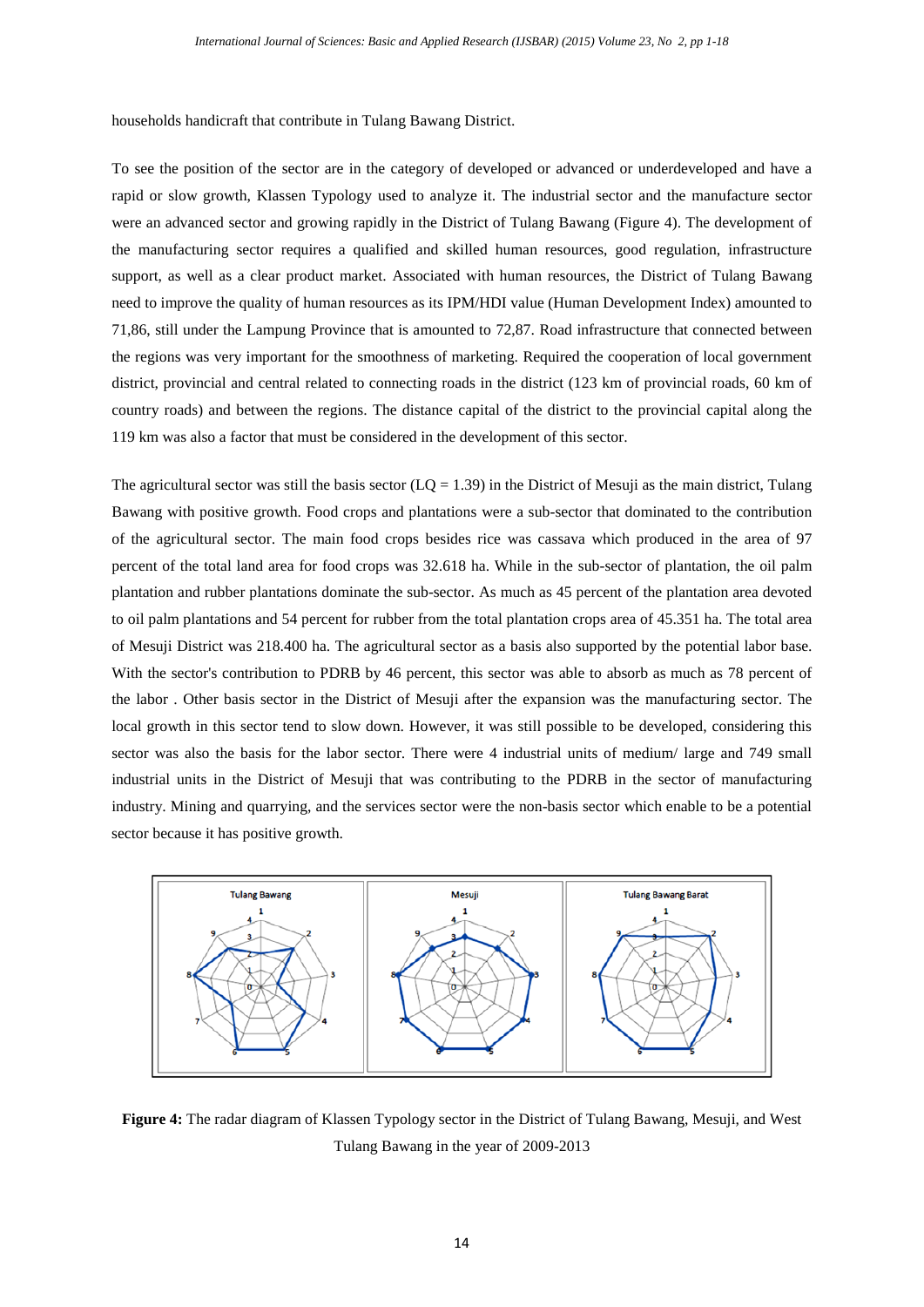The District of West Tulang Bawang expanded from Tulang Bawang District with an area of 1.201  $\text{km}^2$ , smaller than Mesuji District (KP) and the main district. However, it has a population density (216 inhabitants/ $km^2$ ) more dense than Mesuji District (88 km<sup>2</sup>). In addition, it had two basis sectors, namely agriculture and manufacturing sector with rapid growth. Unlike Mesuji District and Tulang Bawang District base that is supported by the labor sector in the agricultural sector, in West Tulang Bawang District, the labor only made the manufacturing industry as a basis sector. The dominant sub-sector was the food crop sub-sector with the main commodity was cassava and the plantation sub-sector with rubbers and palm oil plantation as a main commodity. The manufacturing sector supported by the presence of eight unit of large medium industries and 1.428 units of small industries.

Thus, two basis sectors in the District of Mesuji and West Tulang Bawang equal to the basis sector in the District of Tulang Bawang both before and after the expansion. This likely occurred because the expanded region had the characteristics of a potential economic sectors that relatively the same as its main district. Including the area after expansion quite sufficient for the development of sectors such as agriculture sector. If the sector is managed and developed properly, it expected to be able to increase the income of the people and suppress the poverty. According to [Gyimah-Brempong \[31\],](#page-17-5) the high growth of the agricultural sector is able to increase the relative income and lower income inequality. The strategy is to provide price incentives, improvement of rural road infrastructure, and availability of inputs. However, because there are still many poor people in the agricultural sector, the strategy for development is not enough just to lower income inequality, but should also reduce the level of poverty.

Based on the analysis of Klassen Typology, in the District of Mesuji and West Tulang Bawang, the sectors of agriculture, mining, quarrying, services, manufacturing industry, gas, electricity, and drinking water sector were in the category of potential or can still grow rapidly (Figure 4). As the DOB to develop the potential sectors, Mesuji District and West Tulang Bawang need to manage the area properly and efficiently. The distance of the center of the district capital and the capital of the province was quite far of 204 km and 140 km. The road infrastructure in the districts need to improve because only about 40-45 percent of the length of district roads in a good-average condition. The IPM in Mesuji District (68,79) and West Tulang Bawang (70,38) still below the IPM in main district and Lampung Provinces, so that the improvements in the quality and service of education, health, and economic improvement were very important to note. If management can be done well and efficiently, then the development of potential sectors such as agriculture and industrial sector with the commodities such as cassava, rubber, and palm oil could give a major contribution to the area. Especially with the support of large industry, medium, average, and small industry in the industrial sector. In general, according to Klassen Typology, this considered to the expansion district that still quite a lot of sectors in the category of relatively underdeveloped. According to [Nayak and Mishra \[32\],](#page-17-6) some aspects due to structural changes in Meghalaya include the decline of employment in the agricultural sector and converted with an appropriate increase in the tertiary sector, especially in the suburbs. Manufacturing and mining sectors are gradually becoming more prominent. Per capita income increases. Improving infrastructure is not balanced by the number of vehicles on the road that increased rapidly.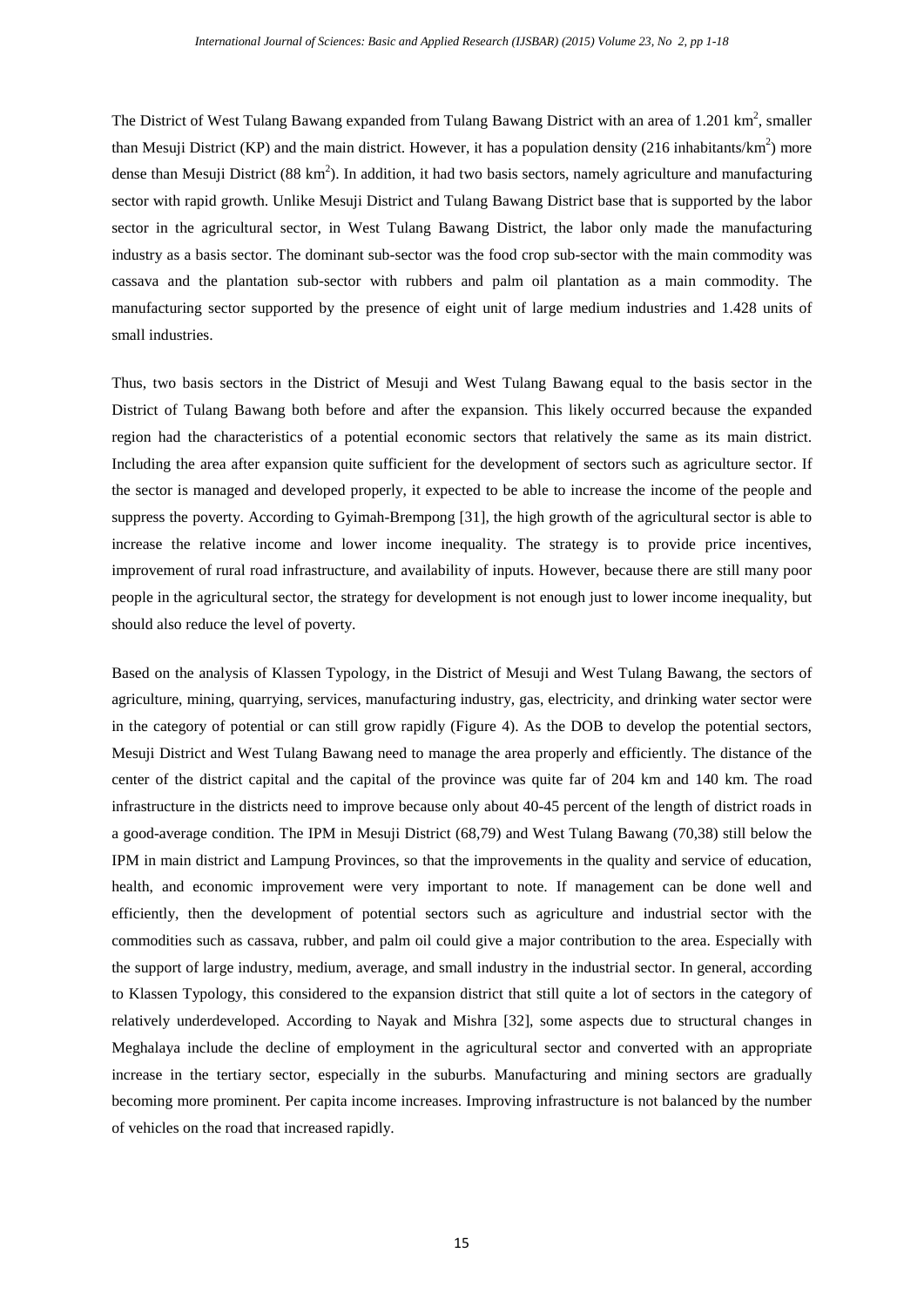## **4. Conclusion**

There are the differences in the economic structure after the expansion in the District of Pringsewu as an expansion district compared with its main district, Tanggamus. The dominant sector in the District of Tanggamus is the primary sector/agriculture while Pringsewu District dominant in the tertiary sector/services. In the District of Mesuji and West Tulang Bawang, after the expansion, the economic structure is relatively the same as its main district, Tulang Bawang which is dominant in the primary sector/agriculture. The potential economic sectors in the main district, Tanggamus  $(KI<sub>1</sub>)$  are mining and quarrying, construction, agriculture, trade, hotels and restaurants, meanwhile in Tulang Bawang  $(KI<sub>2</sub>)$  are the manufacturing industry, agriculture, trade, hotels and restaurants, transport, and communications. For the district of expansion in Pringsewu ( $KP_{1,1}$ ), the potential economic sector are the services sector, electricity, gas and drinking water, construction, trade, hotels and restaurants. Agriculture sector and manufacturing industry are the potential economic sector in Mesuji  $(KP_{2,1})$  and West Tulang Bawang  $(KP_{2,2})$ . For the development of a potential economic sectors need to consider the position of each advanced sector with high growth as a priority, the local and regional potential of the sector, the quality of human resources, the distance location, road infrastructure, and other supporting facilites and infrastructure.

## **References**

- <span id="page-15-0"></span>[1] Kuncoro, M., *Perencanaan Daerah: Bagaimana Membangun Ekonomi Lokal, Kota, dan Kawasan?* 2012, Jakarta: Salemba Empat. 424.
- <span id="page-15-1"></span>[2] BPS, *Tinjauan Ekonomi Regional Di Provinsi Lampung 2013*. 2014, Bandar Lampung (ID): BPS Provinsi Lampung.
- [3] Bappenas and UNDP, *Studi Evaluasi Dampak Pemekaran Daerah 2001-2007*. 2008, Jakarta: BRIDGE (*Building and Reinventing Desentralised Governance*).
- <span id="page-15-2"></span>[4] Siregar, H., *Makro-Mikro-Pembangunan: Kumpulan Makalah dan Esai*. 2009, Bogor (ID): IPB Press.
- <span id="page-15-3"></span>[5] Todaro, M.P., *Ekonomi Pembangunan Di Dunia Ketiga*. 2000: Terjemahan oleh Haris Munandar, Edisi ke tujuh. Erlangga, Jakarta.
- <span id="page-15-4"></span>[6] Yulistiani, A.e.a., *Analisis Terhadap Evaluasi Daerah Otonomi Baru Tahun Anggaran 2007*, in *Kemitraan bagi Pembaruan Tata Pemerintahan di Indonesia*. 2007, Dirjen Otda Depdagri: Jakarta.
- <span id="page-15-5"></span>[7] Kemendagri, D.O., *Evaluasi Daerah Otonom Hasil Pemekaran (EDOHP)*. 2011, Jakarta.
- <span id="page-15-6"></span>[8] Dunn, E.S., *A statistical and analytical technique for regional analysis.* Papers in Regional Science, 1960. **6**(1): p. 97-112.
- <span id="page-15-7"></span>[9] Glasson, J., *Pengantar Perencanaan Regional, diterjemahkan Paul Sitohang.* Jakarta: Fakultas Ekonomi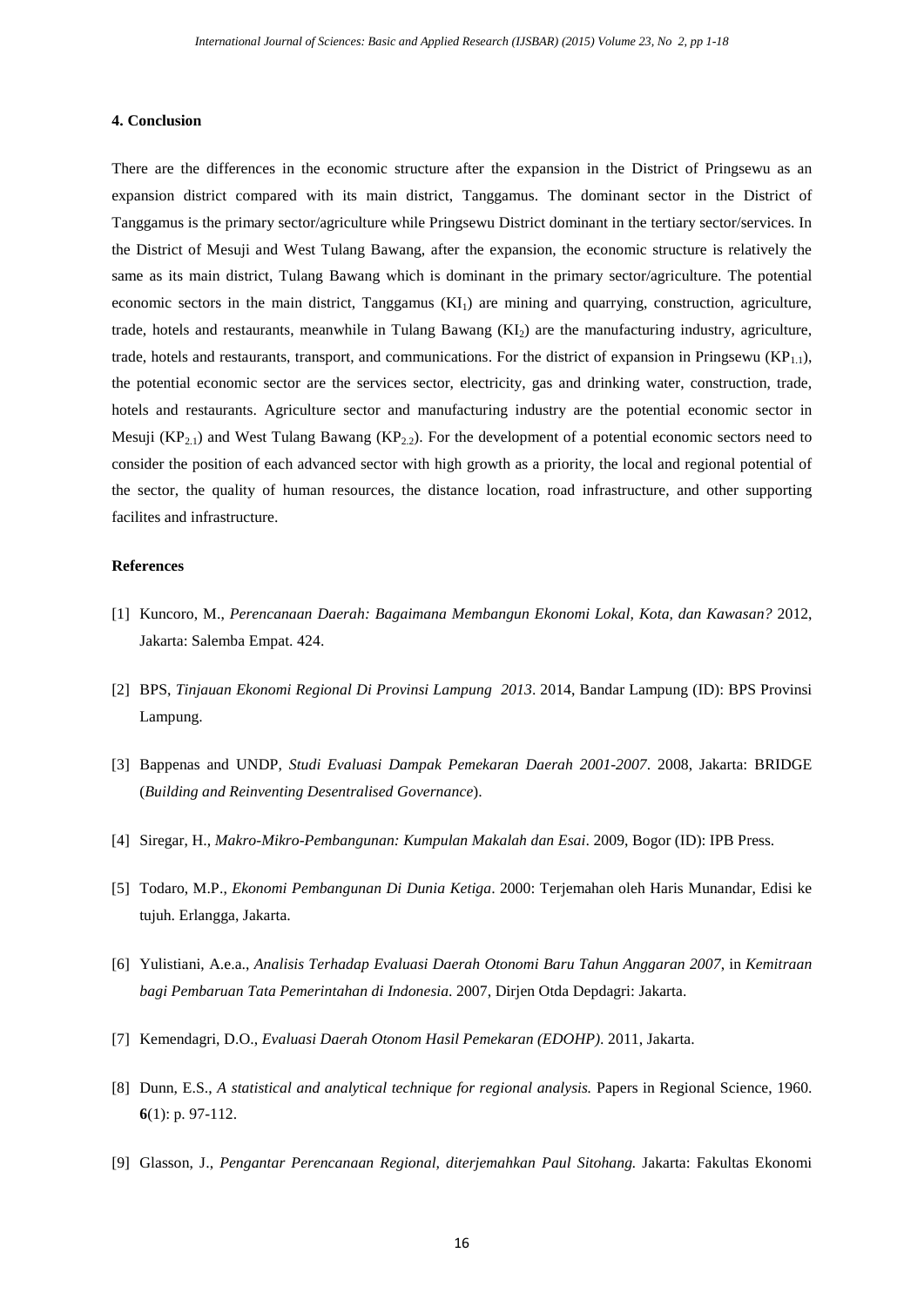Universitas Indonesia, 1990.

- <span id="page-16-0"></span>[10]Markusen, A.R., H. Noponen, and K. Driessen, *International trade, productivity, and US regional job growth: A shift-share interpretation.* International Regional Science Review, 1991. **14**(1): p. 15-39.
- <span id="page-16-1"></span>[11]Tarigan, R., *Ekonomi Regional*. Teori dan Aplikasi, Jakarta, Bumi Aksara. 2006.
- <span id="page-16-2"></span>[12]Arsyad, L., *Ekonomi Pembangunan, Edisi Kelima*. 2010: Yogyakarta: Unit Penerbit dan Percetakan STIM YKPN Yogyakarta.
- <span id="page-16-3"></span>[13]BPS, *Tinjauan Ekonomi Regional Daerah Otonom Di Provinsi Lampung 2010*. 2011, Bandar Lampung (ID): BPS Provinsi Lampung.
- <span id="page-16-4"></span>[14]Jula, D. and N.M. Jula, *Economic Growth and Structural Changes in Regional EmploymenT.* Journal for Economic Forecasting, 2013(2): p. 52-69.
- <span id="page-16-5"></span>[15]Maroto-Sánchez, A. and J.R. Cuadrado-Roura, *Is growth of services an obstacle to productivity growth? A comparative analysis.* Structural Change and Economic Dynamics, 2009. **20**(4): p. 254-265.
- <span id="page-16-6"></span>[16]Fisher, A.G., *Production, primary, secondary and tertiary.* Economic Record, 1939. **15**(1): p. 24-38.
- <span id="page-16-7"></span>[17]Santra, S., R. Kumar, and N. Bagaria, *Structural change of Bihar economy during 1999 to 2010: a district level analysis.* The International Journal of Humanities and Social Studies, 2014. **2**(1).
- <span id="page-16-8"></span>[18]Sjafrizal, *Ekonomi Wilayah dan Perkotaan*. 2012, Raja Grafindo Persada: Jakarta.
- <span id="page-16-9"></span>[19]Sawhney, U., *Growth and structural change in SAARC economies.* International Journal of Economics and Finance Studies, 2010. **2**(2): p. 95-103.
- <span id="page-16-10"></span>[20]Dietrich, A. and J.J. Krüger, *Long-run sectoral development time series evidence for the German economy*. 2008, Jena economic research papers.
- <span id="page-16-11"></span>[21]Alvarez-Cuadrado, F. and M. Poschke, *Structural change out of agriculture: Labor push versus labor pull.* American Economic Journal: Macroeconomics, 2011: p. 127-158.
- <span id="page-16-12"></span>[22]Thakur, S., *Fundamental economic structure and structural change in regional economies: a methodological approach.* Régionet Développement, 2011. **33**: p. 9-38.
- <span id="page-16-13"></span>[23]Hoover, E.M. and F. Giarratani, *An Introduction To Regional Economics*. 1971, West Virginia University.
- <span id="page-16-14"></span>[24]BPS, *Statistik Transportasi 2013*. 2014, Bandar Lampung (ID): BPS Provinsi Lampung.
- <span id="page-16-15"></span>[25]BPS, *Pringsewu Dalam Angka*. 2014, Pringsewu (ID): BPS Kabupaten Pringsewu.